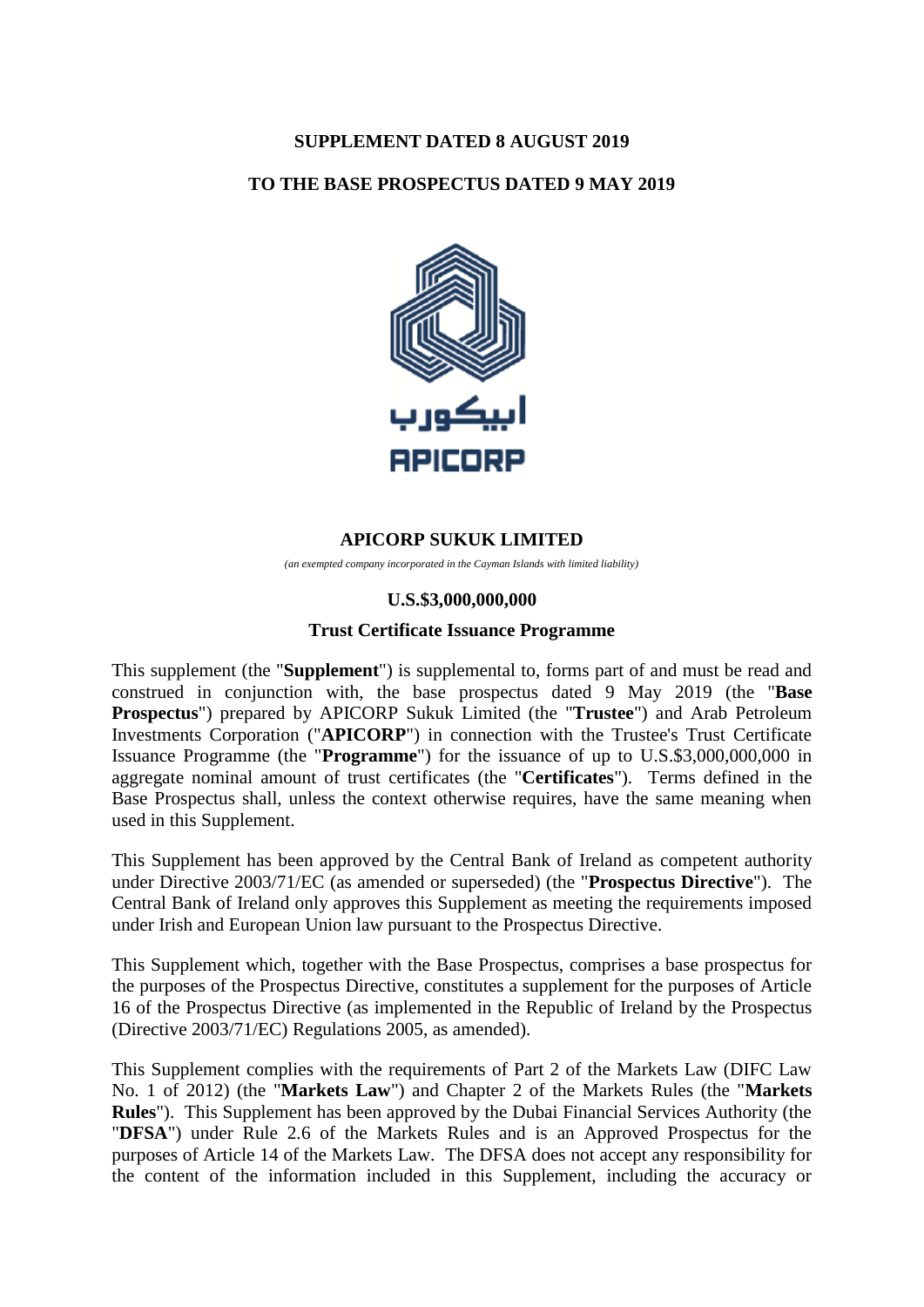completeness of such information. The liability for the content of this Supplement lies with each of the Trustee and APICORP and other persons, such as experts, whose opinions are included in the Supplement with their consent. The DFSA has also not assessed the suitability of the Certificates to which this Supplement relates to any particular investor or type of investor and has not determined whether they are *Shari'a* compliant. If you do not understand the contents of this Supplement or are unsure whether the Certificates to which this Supplement relates are suitable for your individual investment objectives and circumstances, you should consult an authorised financial advisor.

The purpose of this Supplement is: (a) to incorporate by reference into the Base Prospectus the unaudited condensed consolidated interim financial information of APICORP and its consolidated subsidiaries (together, the "**Group**") for the six month period ended 30 June 2019 and the auditors' review report thereon; and (b) to include a new "Significant or Material Change" statement in the Base Prospectus.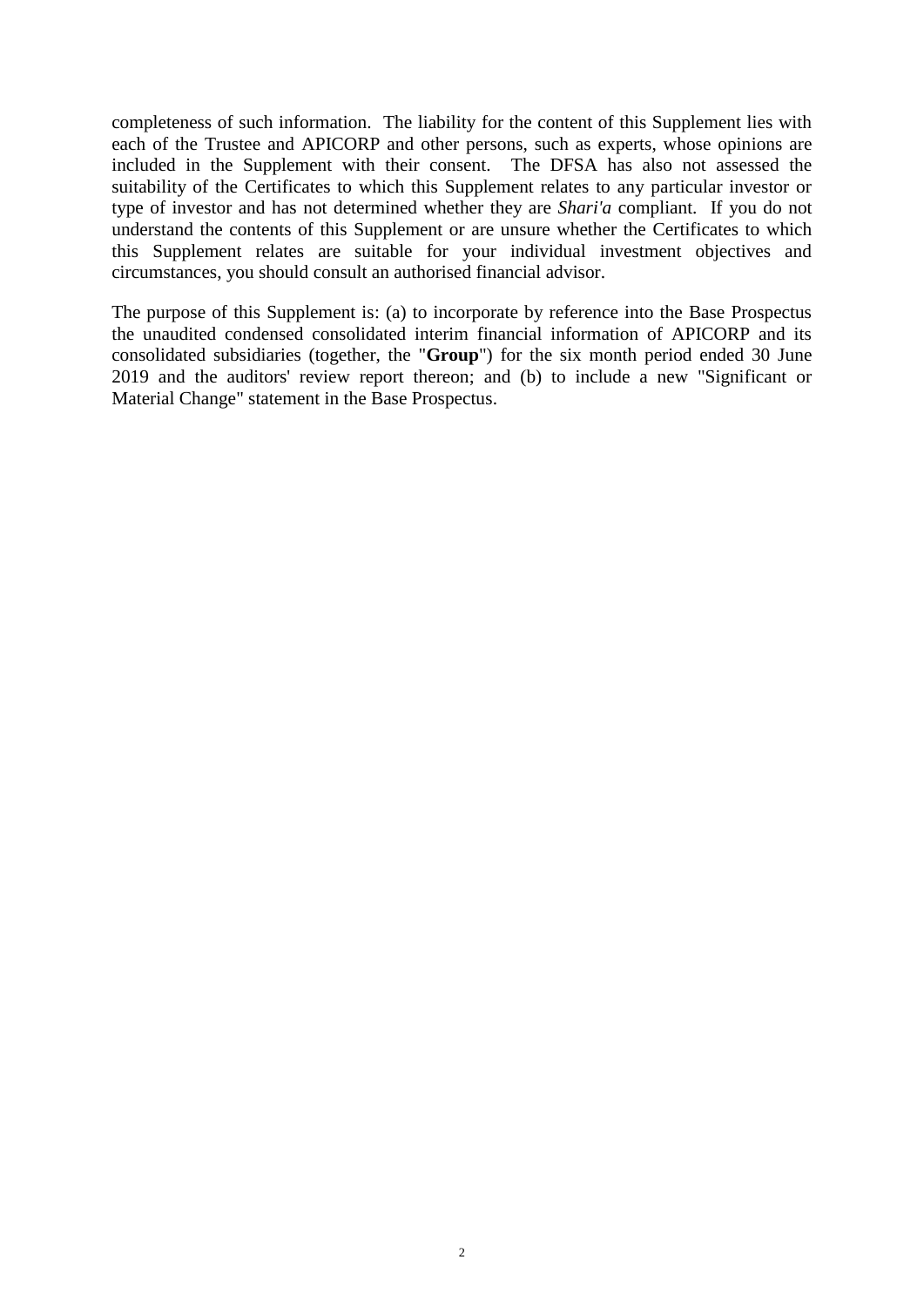## **IMPORTANT NOTICES**

Each of the Trustee and APICORP accept responsibility for the information contained in this Supplement. To the best of the knowledge of the Trustee and APICORP (each having taken all reasonable care to ensure that such is the case) the information contained in this Supplement is in accordance with the facts and does not omit anything likely to affect the import of such information.

Information which is updated by reference to one section of the Base Prospectus may be repeated or referred to in other sections of that document. Accordingly, to the extent that there is any inconsistency between: (a) any statement in this Supplement or any statement incorporated by reference into the Base Prospectus by this Supplement; and (b) any other statement in, or incorporated by reference into, the Base Prospectus, the statements in (a) above will prevail.

Save as disclosed in this Supplement, no significant new factor, material mistake or inaccuracy relating to the information included in the Base Prospectus which is capable of affecting the assessment of the Certificates issued under the Programme has arisen or been noted, as the case may be, since publication of the Base Prospectus.

Copies of this Supplement and the Base Prospectus can be: (a) viewed on the website of the Central Bank of Ireland at *www.centralbank.ie*; (b) viewed on the website of the Irish Stock Exchange plc trading as Euronext Dublin at *www.ise.ie*; (c) viewed on the website of the DFSA at *www.dfsa.ae*; (d) viewed on the website of Nasdaq Dubai at *www.nasdaqdubai.com*; and (e) obtained from the specified office of the Principal Paying Agent in London.

This Supplement does not constitute an offer of, or an invitation by or on behalf of the Trustee, APICORP or any Dealers to any person to subscribe for, or purchase, any Certificates.

The Certificates have not been and will not be registered under the United States Securities Act of 1933, as amended (the "**Securities Act**") or with any securities regulatory authority of any state or other jurisdiction of the United States and may not be offered, sold or delivered within the United States or to or for the account or benefit of U.S. persons (as defined in Regulation S under the Securities Act) unless an exemption from the registration requirements of the Securities Act is available and in accordance with all applicable securities laws of any state of the United States.